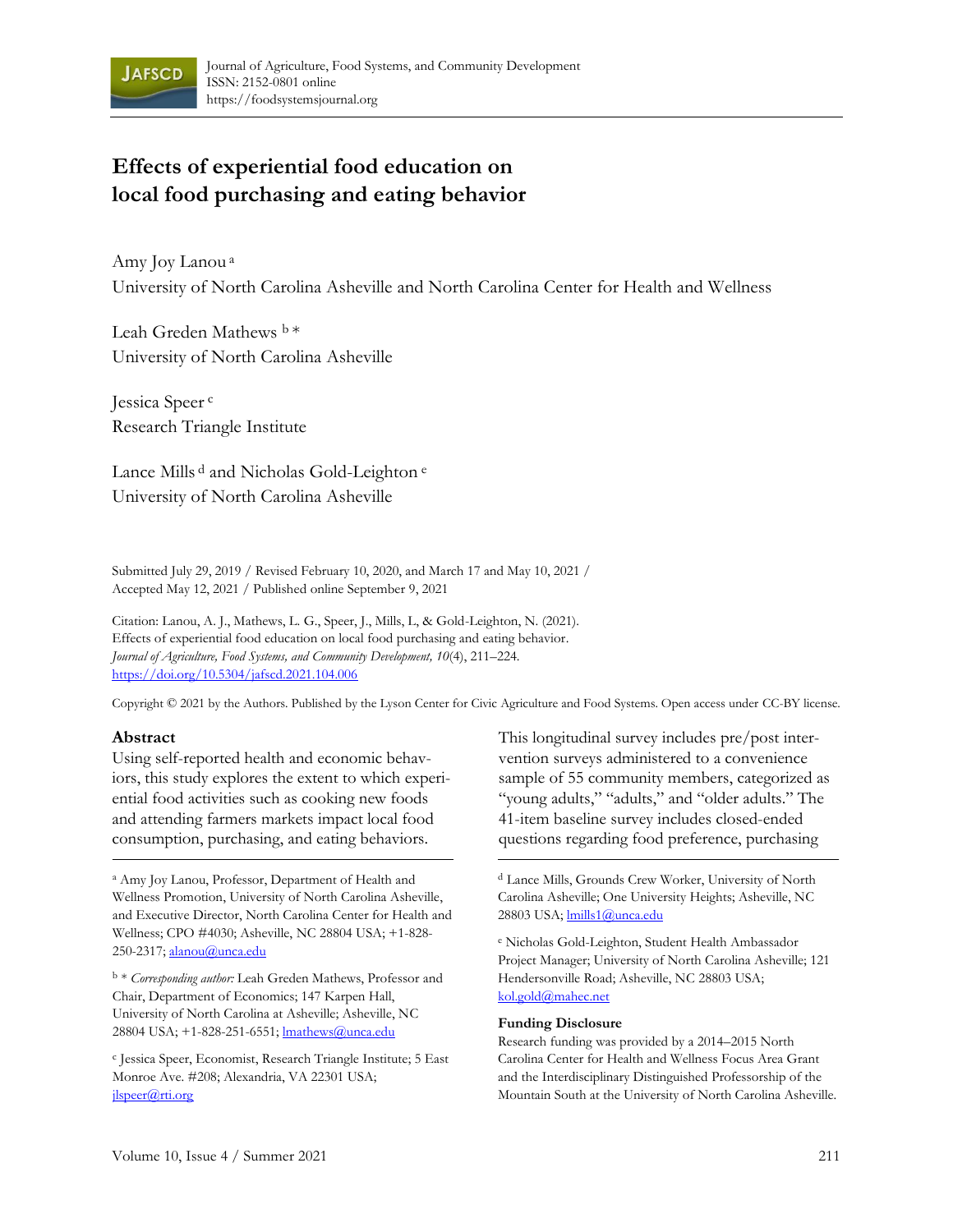habits, and general awareness. The 54-item post survey, administered after participating in the study, includes the same closed-ended questions as the pre-survey, as well as open-ended questions regarding participants' perceived impact of the intervention on their behaviors. Data was analyzed with paired t tests, one-way ANOVA, paired proportional analysis using McNemar's Test, Bonferroni correction tests, and normality tests. Survey results show significant positive change  $(p<0.001)$ in overall eating, preparation, and purchasing behaviors from baseline to post-study. These findings appear to demonstrate that simple, low-cost interventions to engage adults in learning about and experiencing local food can lead to a change in shopping and pro-local eating behaviors.

# **Keywords**

Behavior Change, Consumer Behavior, Experiential Learning, Local Food

#### **Introduction and Literature Review**

The number of U.S. farmers markets has increased 395% from 1994 to 2017 (U.S. Department of Agriculture Economic Research Service [USDA ERS], 2017), providing considerable additional access to fresh, healthy, whole foods. Consumers attend farmers markets for a variety of reasons: to buy fresh local food, support the local economy, satisfy concerns about the food supply through direct interaction with vendors, and enjoy the social atmosphere of the markets (Kirby et al., 2007). However, consumers cite concerns about price, location, market days and hours, and demographic homogeneity (Wetherill & Gray, 2015), as reasons for not using farmers markets or seeking out local foods (Jilcott Pitts et al., 2014; McGuirt et al., 2014). Mobile markets have been successfully utilized to overcome the location barrier and increase fruit and vegetable consumption among individuals living in rural communities (Leone et al., 2018).

There are a variety of motivations to engage in local food and farmers markets. Local foods have been promoted effectively through socially based motivations such as price, freshness, market friendliness, and taste (D. Adams & A. Adams, 2011; Wolf et al., 2005). Previous studies show that

accessibility and consumer attitudes towards certain foods are the main determinants of whether target audiences purchase local foods (D. Adams & A. Adams, 2010). The social interactions and personal connections that consumers establish with food producers promote consumer willingness to purchase local foods (Carson et al., 2016). Despite increased accessibility to local foods, consumers will choose pre-prepared meals if they are incapable of preparing meals or using food in new ways (Rainbolt et al., 2012).

In previous reports, non-student female farmers market shoppers in a university town (Jilcott Pitts et al., 2013) and adult farmers market shoppers from racially and socioeconomically diverse rural communities (Cromp et al., 2016; Jilcott Pitts et al., 2017; McCormack et al., 2010; McGuirt et al., 2014), reported higher fruit and vegetable intake than non-farmers market shoppers. The magnitude of the difference is appreciable. In a 2017 study, average fruit and vegetable intake was 5.5±2.2 servings/day among market-goers who reported shopping at farmers markets two or more times per week, compared to 4.4±1.7 servings/day for those who reported shopping a few times a year or less (Jilcott Pitts et al., 2017). In some regions, local food consumption has increased per capita through the availability of these food ingredients in restaurants, grocery stores, and school food services with direct sale operations (Kirby et al., 2007). While the use of farmers markets and the purchase of local food in other settings has increased, many people still do not make the choice to eat healthfully. Nutritionists and health promoters have attempted to eliminate gaps between access and choice through education efforts; food producers and economists are advocating for reducing transaction costs, the time and effort needed to make choices or purchases; and for increasing the accessibility of healthier food options. Some of these efforts are focused on teaching individuals how to use daily behaviors to "nudge" themselves into a new routine or experience that provides lasting healthful personal change.

Behavioral economic studies have identified three behavioral biases relevant to food behaviors: present-biased preferences (Engell et al., 1996; Levitz, 1976; Meiselman et al., 1994), visceral fac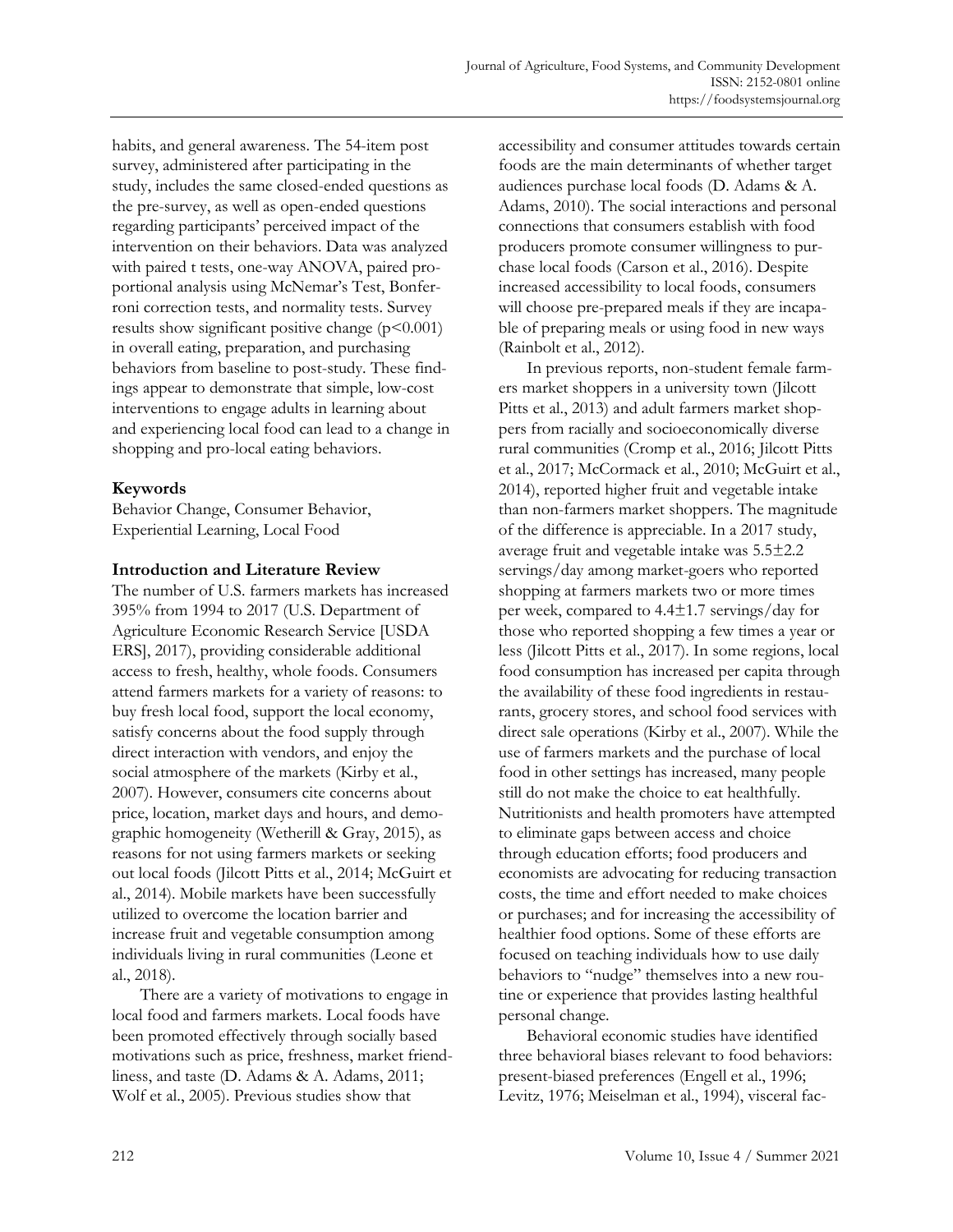tors such as emotions and drives (Lambert et al., 1991; Shiv & Fedorikhin, 2002), and—most relevant to the present study—status quo bias and default options (Raynor & Wing, 2007; Schachter & Gross, 1968). Status quo bias is a powerful force on individual preferences, leading one to stick with current or default options (Kahneman, 2003) even when transition costs are low or the importance of the decision is great. Samuelson and Zeckhauser (1988) note that status quo bias is consistent with loss aversion, and that it could be psychologically explained by previously made commitments, sunkcost thinking, cognitive dissonance, a need to feel in control, and regret avoidance. The latter is based on Kahneman and Tversky's (1982) observation that people feel greater regret for bad outcomes that result from new actions taken than for bad consequences that are the consequence of inaction. One vehicle for changing food behavior is "nudging" oneself into a new behavior pattern by changing the environment in which a food choice occurs (Thaler & Sunstein, 2009). For example, the effectiveness of using a change in default options to modify the amount of food consumed has been demonstrated. Rolls (2003) and Rolls et al. (2006) found that decreasing meal portion size led to a reduction in the total amount of food consumed; similar results can be found when reducing sandwich size (Rolls, Roe, & Meengs et al., 2004) and snacks (Rolls, Roe, & Kral et al., 2004). Serving containers also seem to matter: individuals eating M&Ms out of larger containers ate 129% more than those with smaller containers(Marchiori et al., 2012).

In order to change more complex eating behaviors, such as purchasing, preparing, and eating healthier meals from local foods, the individual must relinquish old patterns and adopt new ones (Thaler & Sunstein, 2009). These behavior changes will take more than just written nutrition information or classroom nutrition education to take hold. For example, efforts to improve front-ofpackage information or add nutrition labeling to restaurant menus have had inconsistent impact on energy intake. Liu et al. (2014) noted that "at best, existing information-provision policies have the potential to modestly influence individuals' food choices"(p. 2).

Experiential learning has shown promise for providing the necessary nudge to change status quo or default options, both for understanding the food system (Maher & Burkhart, 2017) and changing eating behaviors (Reicks et al., 2014). The theory of experiential education posits that acting, experiencing (or feeling), thinking and reflecting act in tandem to create learning (A. Kolb & D. Kolb, 2005). Experiences with food such as tastings, cooking classes, attending farmers markets and talking with farmers, growing and harvesting food, and other food experiences are likely effective at inducing healthy food behavior change because they allow individuals to "reset" their food behaviors. Our hypothesis is that once food experiences have been incorporated into one's life, there is a new status quo.

If one is able to reset food experiences, research suggests that a change in behavior is likely to follow. Based on an association between higher cooking skills and higher vegetable and lower convenience food consumption, Hartmann and her colleagues (2013) suggest that cooking skills may help individuals to meet nutrition guidelines. In other studies, experiential cooking and nutrition education has been shown to increase cooking selfefficacy and vegetable consumption for children in grades 3–8 (Jarpe-Ratner et al., 2016), increase cooking skills and confidence among cooks in African American churches (Condrasky et al., 2013), and has shown promise for improving one or more nutrition-related health behaviors in a review of 28 studies of cooking interventions (Reicks, 2014). Similarly, confidence in cooking vegetables is associated with higher vegetable purchasing for households; teaching these cooking skills may be a useful strategy for increasing fruit and vegetable consumption (Winkler & Turrell, 2009). A study found that young adults who purchased their own food and prepared food at home more often had better diet quality than those who did not (Larson et al., 2006).

Economists and health promoters can learn from each other how to merge efforts to encourage behavior change to support health. Thomson and Ravia (2011) found that behavioral interventions to increase fruit and vegetable intake led to slightly higher mean increase for adult participants (1.13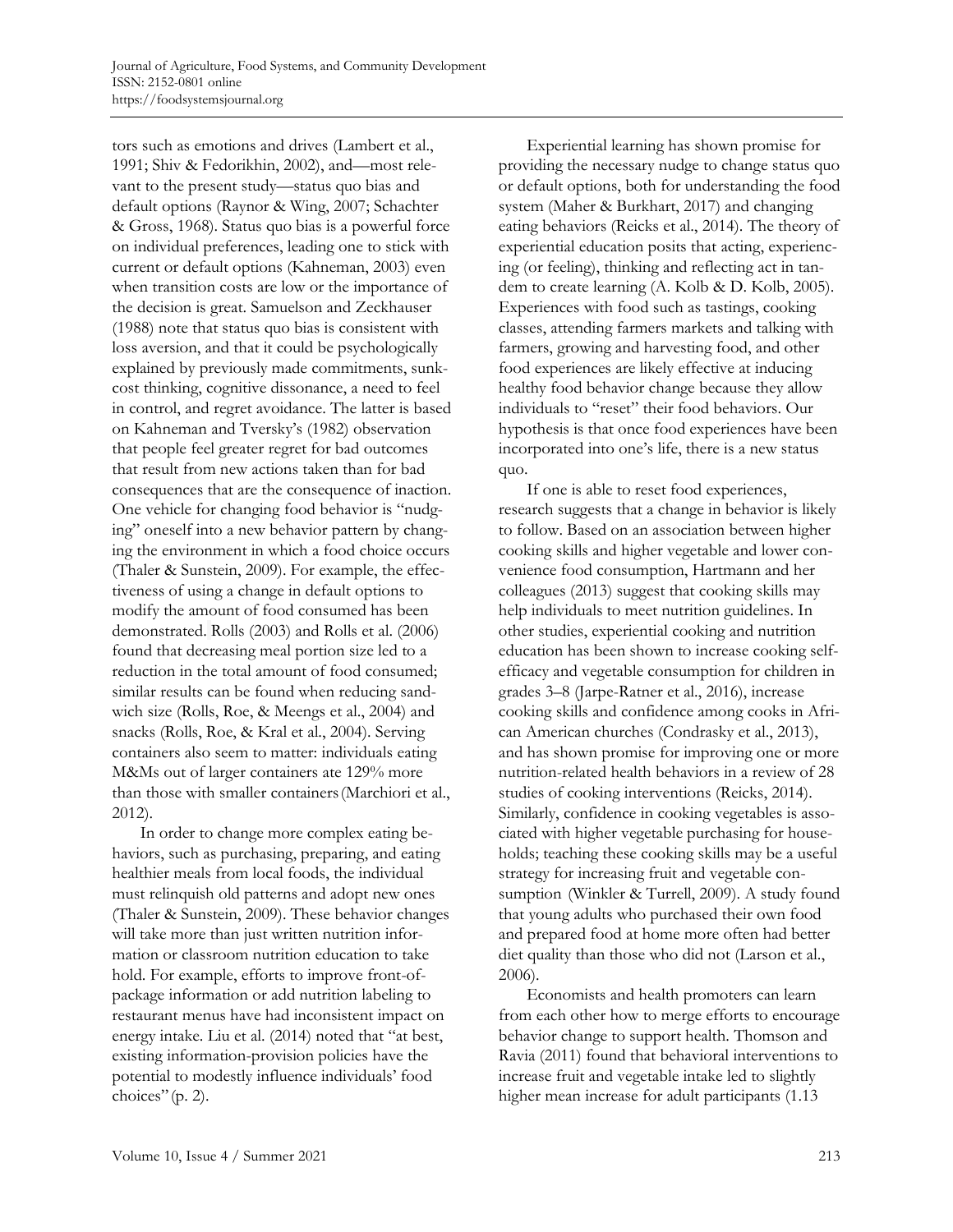servings fruit and vegetable intake/day), and concluded that behavior-based interventions alone are not likely to result in the long-term sustained changes in fruit and vegetable intake needed to meet dietary guidelines. They further concluded that nutrition education efforts appear to be more effective at changing eating patterns when they are paired with behavioral economic approaches. In a report addressing the challenges and benefits to participants of following a 100-mile diet for four weeks, Byker et al. (2010) note that a diverse array of both capacity-building and education strategies are needed to bring local food consumption into mainstream behaviors.

Recognizing practical knowledge gained from healthy local food experiences as a potential mechanism for change, we consider the pathway to dietary behavior change through encouraging food experiences with a local food system. The study location supports a thriving local food system with many opportunities to purchase local food at farmers markets and in restaurants and grocery stores. We leveraged this location to ask: Can a simple low-cost intervention to engage adults in learning about, and having direct experiences with healthy local food, lead to changes in thinking about shopping and eating, and perhaps also to more healthful eating practices?

# **Research Methods**

# *Study Design*

In the Asheville, North Carolina, area in the Southeastern United States, where this study was done, there are 10 markets each week in season (April through December), three weekly winter markets, and two holiday markets from November through December. Direct-to-consumer sales of local food in the region grew an astonishing 69% from 2007– 2012 (Jackson, 2015) and the number of farms listed in a local food guide for the Western North Carolina and Southern Appalachian regions rose from 211 in 2008 to 603 in 2016 (Perrett et al., 2018).

We utilized a pre-/post-survey design to assess the impact of a local food promotion intervention

at the University of North Carolina Asheville (UNCA), a public liberal arts university. The program was designed to engage participants in local food, food system, and healthy food choice-related activities over a 5–month period. The activities involved in the study were open to the entire community; therefore, to conduct the study with a control group would have required recruitment of a comparison community, which was outside the budget for this project. Thus the study relied on a convenience sample in which we assumed that some participants would be unable to attend events, effectively providing a natural experiment or within-population "natural" control group. Once enrolled, participants were asked to complete an online survey via SurveyMonkey and were emailed a newsletter at approximately 2-week intervals announcing upcoming food-related events. <sup>1</sup> A menu of opportunities was provided to participants to allow for the type of libertarian paternalism or freedom of choice described by Thaler and Sunstein (2009). Some of the 31 events were hosted by the researchers and others were scheduled by campus and community groups; events included eight on-campus lectures, eight cooking or gardening classes, five community events related to local food and agriculture, eight food tastings on campus or at local stores, and two food-related film screenings. The newsletters also offered information about both winter and spring tailgate markets in order to promote participant familiarity with the location and hours of area tailgate markets, especially the winter markets. The common element across the experiential learning events was a focus on learning about healthful eating and/or local food availability through cooking, tasting, growing, and discussing food and health. Participants were asked to attend at least one food event during the five–month period and were provided an incentive (a chance to win a gift card to a local market) for completing the post-test survey. Because of a relatively short study period, which facilitated participant recall, we relied on participants to self-report event attendance data for data analysis.

<sup>1</sup> Recruitment material, newsletters, and other materials are available by request from the corresponding author.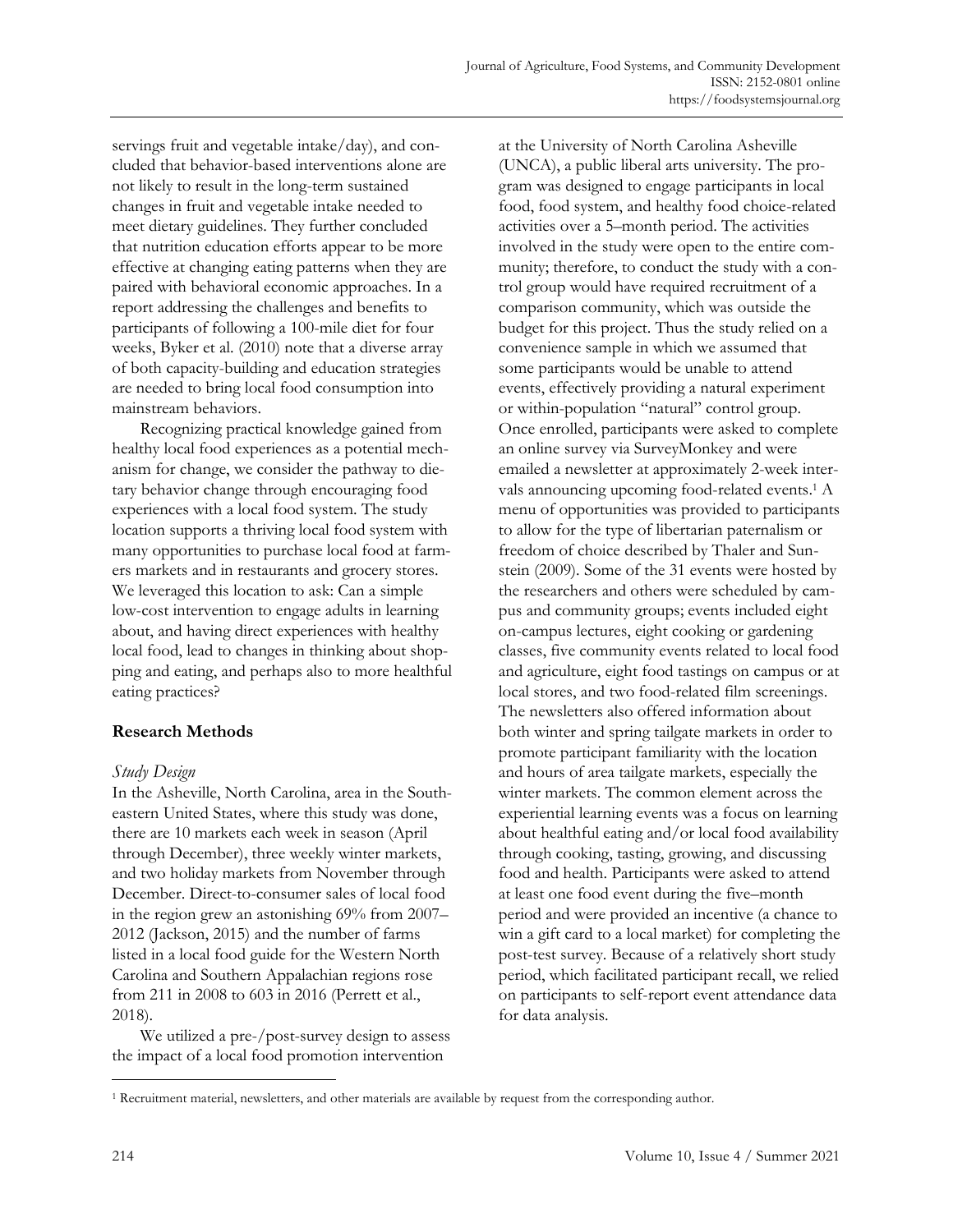Journal of Agriculture, Food Systems, and Community Development ISSN: 2152-0801 online https://foodsystemsjournal.org

### *Participants and Recruitment Methods*

Using a convenience sampling strategy, participants were recruited using posters and through emails sent to faculty, staff, and students of UNCA and its Osher Lifelong Learning Institute (OLLI), a continuing education program for older adults located on campus. Participants were also recruited at seasonal food tastings on campus and at a kick-off event at OLLI. The study was approved with an expedited review by the Institutional Review Board at UNCA. Written consent was obtained from participants.

Overall, 244 individuals expressed interest in the study, of whom 151 enrolled and completed the baseline survey and 79 completed the post survey. While 71 participants filled out both the baseline and post survey, only 55 paired responses were usable for the composite statistical analysis. 2 These responses were grouped into three age categories: college-age and young adults (<25 years), adults (25–59 years), and older adults (>59 years). Table 1 presents demographic data about the 55 participants.

#### *Survey Instruments*

A 41-item baseline survey was used to gather information about food preferences, awareness, and purchasing habits. Participants were asked to rate

#### Table 1. Participant Demographics (*n*=55)

| <b>Age Group</b>                            | <b>Number of Participants</b> |  |
|---------------------------------------------|-------------------------------|--|
| College-aged and young adults (<25 years)   | 13                            |  |
| Adults (25-59 years)                        | 25                            |  |
| Older adults (>59 years)                    | 17                            |  |
| <b>Gender of Participants</b>               |                               |  |
| Female                                      | 47                            |  |
| Male                                        | 8                             |  |
| <b>Participants' University Affiliation</b> |                               |  |
| Student                                     | 21                            |  |
| Employee                                    | 18                            |  |
| <b>Attend OLLI</b>                          | 15                            |  |
| No Affiliation                              | 1                             |  |

their knowledge about local food procurement, their food shopping, consumption and preparation habits, preferences for local or organically produced food, and dietary restrictions and preferences. The 54-item post-survey included the baseline survey questions plus open-ended questions regarding participant attendance at events and the impacts of attendance on eating and purchasing food. In these questions, participants were asked if they perceived a change in their behavior, and what kinds of changes they perceived.

# *Data Analysis*

In order to test for changes in behaviors, select responses to survey questions were coded using either an ordinal or dichotomous scale as outlined in Table 2. For each participant, composite scores using 12 variables were compiled by calculating the sum of the numeric values associated with each response of the variables chosen for analysis (Table 2). A paired t test was utilized to determine if a change in mean composite scores occurred during the study period. When the data was not normally distributed, a signed rank test was used as the nonparametric equivalent of the paired t test, as the signed rank test does not require normal distribution to determine if the mean change in scores is significant.

Two variable groups were formed representing two distinct types of behavior change: changes in local food purchasing/preparation and health/ food choices. The five variables related to local food purchasing/preparation and the five variables related to health/food choices were analyzed separately (Table 2). The internal consistency of these subgroups—in addition to the overall variable grouping—was tested utilizing McDonald's omega, a test that estimates scale reliability (Dunn et al., 2014). The McDonald's omega result for all variables ranged between .7 and .8 for baseline and post-tests, which is

<sup>2</sup> A demographic comparison of enrolled participants who completed baseline, post, and paired surveys is in Appendix Table A1.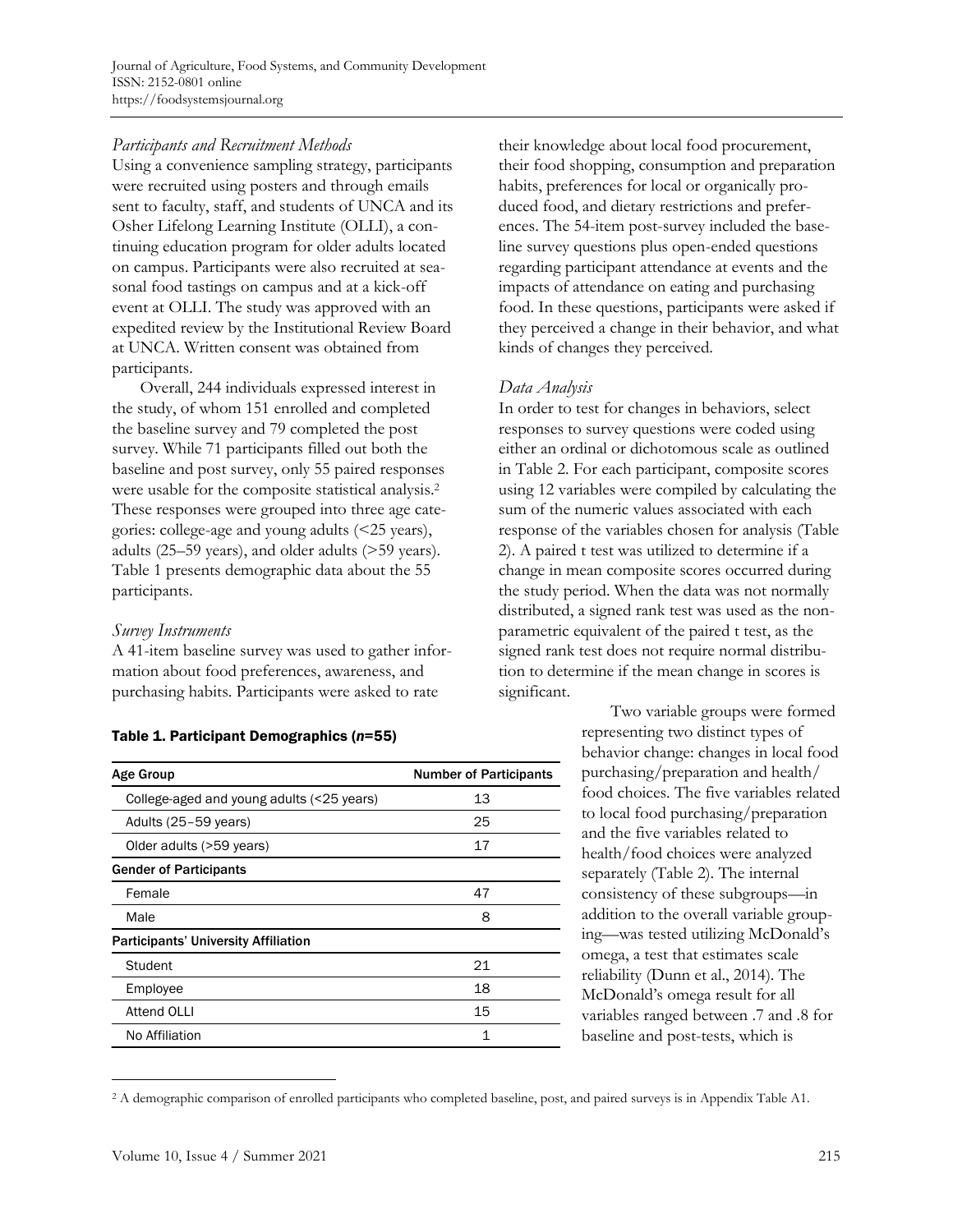| Variable       | <b>Description</b>                                                                                                         | Coding/Assignment                                                                                 | <b>Composite Variable</b>                        |  |  |  |  |
|----------------|----------------------------------------------------------------------------------------------------------------------------|---------------------------------------------------------------------------------------------------|--------------------------------------------------|--|--|--|--|
|                | Overall Composite Group (12 Variables) n=55<br>Mean change = $2.36 \pm 0.49$ ; p< .001                                     |                                                                                                   |                                                  |  |  |  |  |
|                | Health/Food Choice Subgroup (n=55)<br>Mean change = $0.50 + 0.31$ ; p=.11                                                  |                                                                                                   |                                                  |  |  |  |  |
| <b>FRUIT</b>   | How often the participant eats fruits                                                                                      | 0=Rarely<br>1=< 3 times/week                                                                      | Overall score                                    |  |  |  |  |
| VEG            | How often the participant eats vegetables                                                                                  | 2= 3-5 times/week<br>3=About once/day<br>4=2 or 3 times/day<br>5=3-5 times/day<br>6=5+ times/day  | Health/ Food Choice<br>subgroup                  |  |  |  |  |
| <b>CONFID</b>  | Self-reported confidence level in ability to make healthy<br>food choices                                                  | 1 (Not confident)-10<br>(Very confident)                                                          | Overall score                                    |  |  |  |  |
| <b>CHOICE</b>  | Self-reported likelihood of the participant regularly<br>making healthy food choices                                       |                                                                                                   | Health/ Food Choice<br>subgroup                  |  |  |  |  |
| <b>PREP</b>    | Percentage of meals the participant cooked or otherwise<br>prepared for themselves                                         | $0 = 0\% - 5\%$<br>$1 = 5% - 20%$<br>2=20%-35%<br>3=35%-50%<br>4=50%-75%<br>5=75%-100%            | Overall score<br>Health/ Food Choice<br>subgroup |  |  |  |  |
|                | Purchasing Subgroup (n=55)<br>Mean post-intervention change = $0.75 \pm 0.24$ ; p< .001                                    |                                                                                                   |                                                  |  |  |  |  |
| <b>TGATE</b>   | Frequency of tailgate market attendance                                                                                    | 0=Never<br>1=Rarely                                                                               | <b>Overall Score</b>                             |  |  |  |  |
| GROC           | Frequency of attendance to grocery stores that offer<br>local food                                                         | 2=< once/month<br>3=1-3 times/month<br>4=About once/week<br>5=> once/week                         | Purchasing subgroup                              |  |  |  |  |
| <b>EATOUT</b>  | Percentage of meals in a typical week the participant<br>eats outside of the home                                          | $4 = 0% - 5%$<br>$3 = 5% - 20%$<br>2=20%-35%<br>1=35%-50%<br>$0 = >50%$                           | <b>Overall Score</b><br>Purchasing subgroup      |  |  |  |  |
| <b>GUIDE</b>   | Does the participant use the area Local Food Guide*?                                                                       | $0 = No$ , $1 = Yes$                                                                              | <b>Overall Score</b>                             |  |  |  |  |
| LOGO           | Does the participant use the Appalachian Grown logo*?                                                                      |                                                                                                   | Purchasing subgroup                              |  |  |  |  |
|                | <b>Additional Variables</b>                                                                                                |                                                                                                   |                                                  |  |  |  |  |
| GROW           | Whether or not participant has grown their own food or<br>is interested in growing food                                    | 0=No experience<br>1=No, but would like to gain<br>experience<br>2=Yes, any type of<br>experience | <b>Overall Score</b>                             |  |  |  |  |
| <b>PRESERV</b> | In a typical week, the percentage of food that comes<br>from items the participant preserved that they obtained<br>locally | $0 = 0\% - 5\%$<br>1=5%-20%<br>2=20%-35%<br>3=35%-50%<br>$4 = >50%$                               | <b>Overall Score</b>                             |  |  |  |  |

#### Table 2. Survey Variable and Coding

\* Appalachian Grown Logo and Local Food Guide are projects of the Appalachian Sustainable Agriculture Project, an area nonprofit.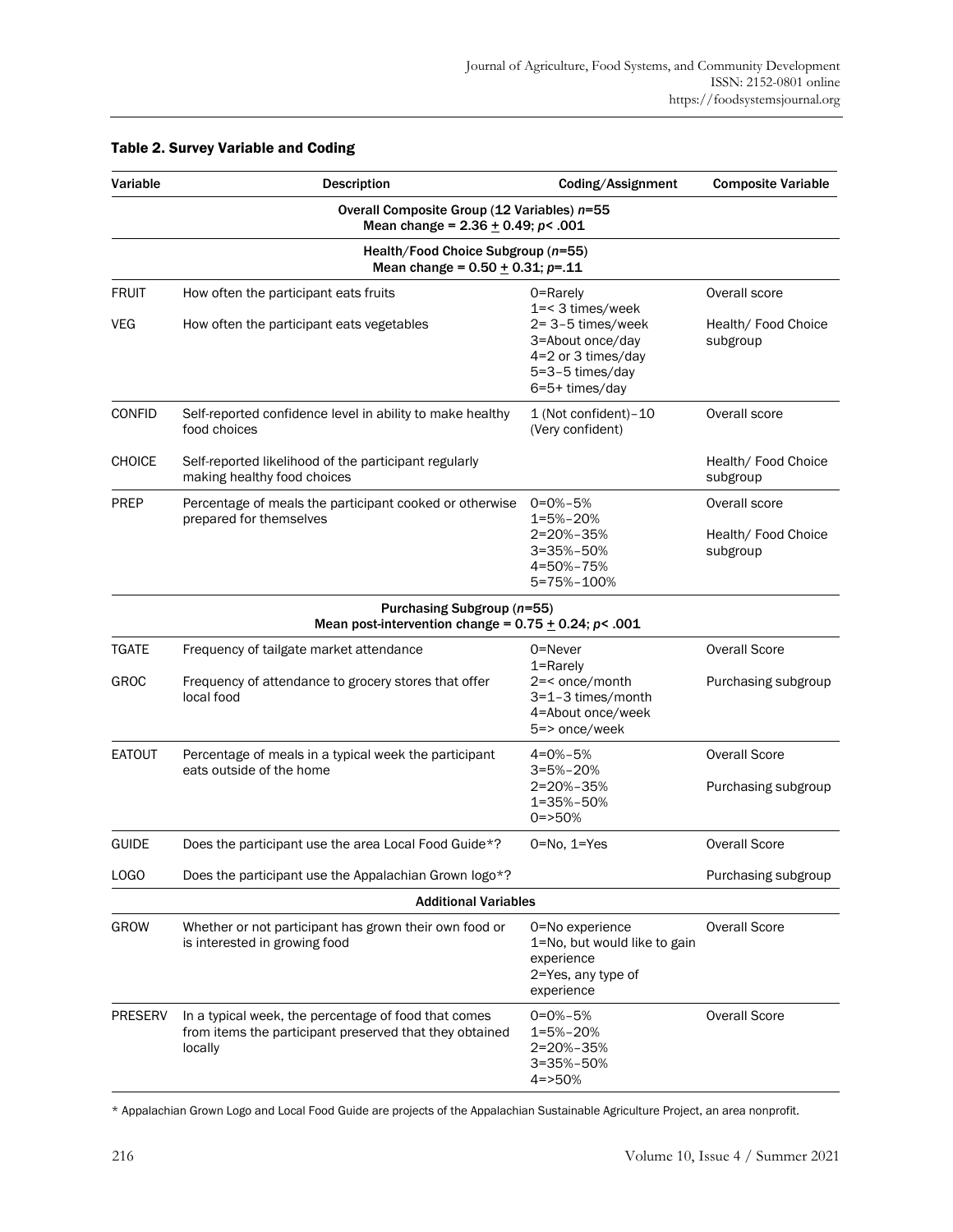considered acceptable to good (Gadermann et al., 2012; Padilla & Divers, 2013). This confirmed the usefulness of these variable groupings for our analysis.

Because time is often a limiting factor for individuals, and time constraints can vary by age due to work, parenting, and other commitments, we suspected there may be differences in the way participants responded to the study based on their age. We thus used a one-way analysis of variance (ANOVA) procedure to test for differences among age groups. Those under 25 years were placed in the "young adult" cohort, ages 25 to 59 in the "adult" cohort, and those 60 and above in the "older adult" cohort. In addition, a two-factor ANOVA, also known as factorial analysis, was conducted to assess whether a change in scores was attributable to the study intervention after taking into account various factors. The first factor accounted for the number of events that a participant attended with two levels: above average attendance (the participant attended three or more events) or below average attendance (attending two events or less). The second factor accounted for participant purchasing habits as represented by their self-reported scores upon entering the study with two levels: participants entering with scores above the study group average or below the

| <b>Event Attended</b>          | <b>Number of Participants</b>                         |  |
|--------------------------------|-------------------------------------------------------|--|
| 1 event                        | 14                                                    |  |
| 2 events                       | 9                                                     |  |
| 3 events or more               | 23                                                    |  |
| <b>Type of Events Attended</b> | <b>Number of Participants Reporting</b><br>Attendance |  |
| <b>Food Tastings</b>           | 33                                                    |  |
| <b>Cooking Classes</b>         | 22                                                    |  |
| <b>Talks or Speaker Events</b> | 49                                                    |  |
| Other Event                    | 13                                                    |  |
| More than one event type       | 24                                                    |  |

#### Table 3. Frequency of Event Attendance and Event Type (*n*=55)

average purchasing score. A paired proportional analysis was conducted using McNemar's test to compare for "before and after" effects on individual fruit consumption, vegetable intake and meal preparation variables. Finally, normality tests were conducted on all variable groups. 3

Descriptive data was obtained from SurveyMonkey. If participants reported a change in their eating or shopping behavior in the post survey, the types of changes were coded thematically and the number of occurrences of relevant themes such as fresh/local, seasonal, organic, and whole/ healthier choices was determined.

#### **Results**

Over two-thirds (46/55 or 84%) of the participants attended at least one food related event (Table 3). Participants attended "other events," such as gardening, homesteading, mushrooming class, local farm or garden tours, visiting tailgate markets, and viewing a documentary film about food 13 times. Baseline and post-study responses to questions about specific eating, cooking, and shopping habits are reported in Table 4.

The result of the paired t-test on the overall composite group (12 variables; coding in Table 1) was highly significant ( $n=55$ ; mea $n=2.36 \pm 0.49$ ; *p*<.001), indicating that a positive change in com-

> posite scores occurred during the study period. For the purchasing subgroup, the non-parametric signed rank test indicated a significant positive change in scores ( $n=55$ ; mean=0.75  $\pm$  0.24; *p*<.001). The health/food choice variable group did not indicate a statistically significant change ( $n=55$ ; mean= $0.50 \pm 1$  $0.31; p=11$ ). However, a difference was observed between participant baseline and post scores for the FRUIT, VEG, and PREP variables (Table 2). To assess whether this difference was statistically significant, a two-proportion test for paired samples was conducted on each variable. The results of the McNemar's

<sup>&</sup>lt;sup>3</sup> A Bonferroni correction was performed on procedures utilized more than two times within the analysis to reduce the chance of committing a Type I ("false positive") error. The cutoff for significance for the paired t tests and McNemar's Tests were 0.0167 after the Bonferroni correction, as they were utilized three times.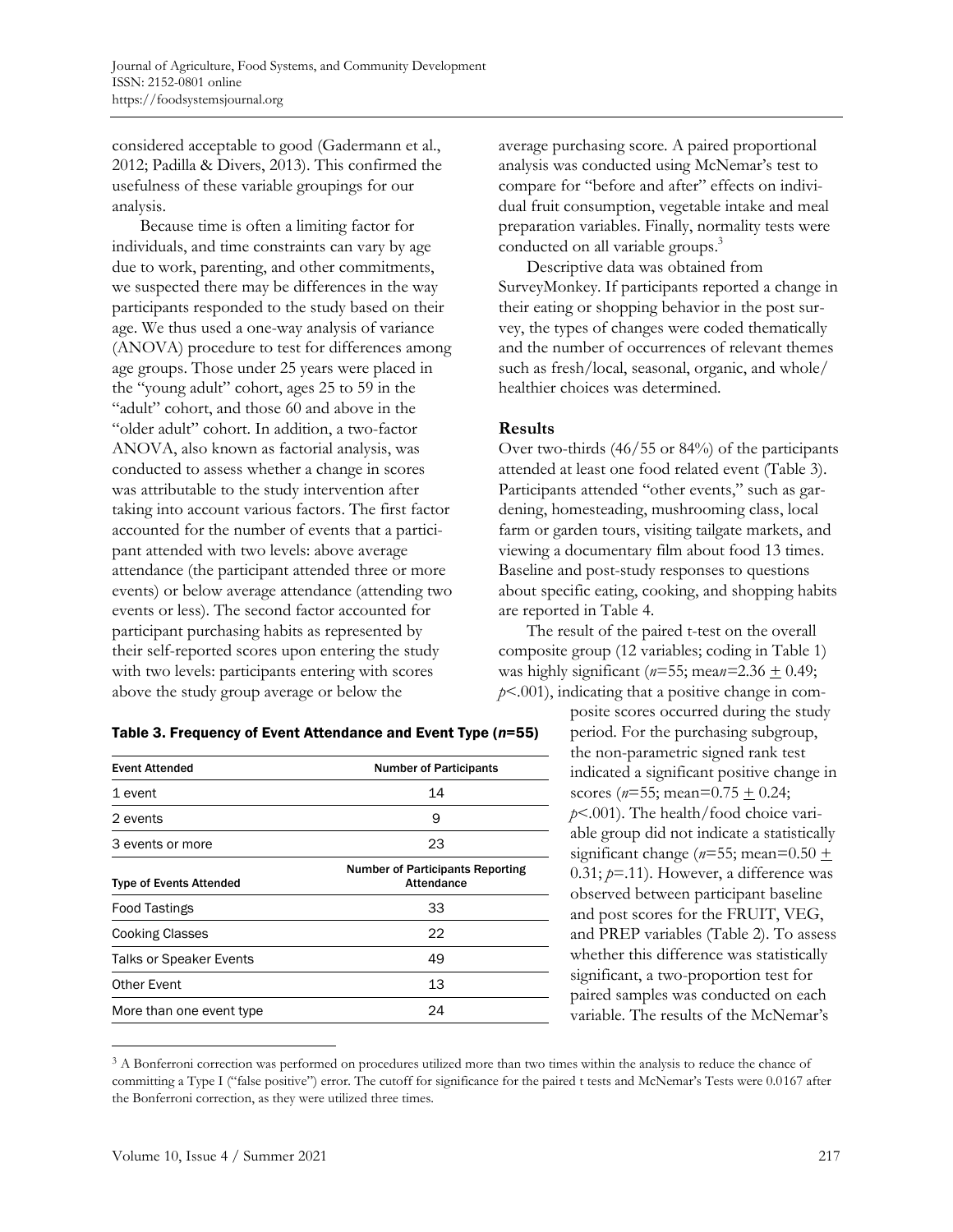| Health/Food Choice Subgroup of Healthy Eating Characteristics                                                                     | <b>Baseline</b> | Post | Percentage<br>Point Change |
|-----------------------------------------------------------------------------------------------------------------------------------|-----------------|------|----------------------------|
| Eating fresh fruit 2 or more times/day (FRUIT)                                                                                    | 42%             | 47%  | $+5$                       |
| Eating fresh vegetables 2 or more times/day (VEG)                                                                                 | 58%             | 64%  | $+6$                       |
| Preparing 50% or more of meals themselves (PREP)                                                                                  | 81%             | 85%  | $+4$                       |
| Mean confidence in ability to make healthy choices (CONFID)                                                                       | 8.64            | 8.75 |                            |
| Mean likeliness to regularly make healthy choices (CHOICE)                                                                        | 7.44            | 7.69 |                            |
| <b>Purchasing Subgroup of Local Purchasing Characteristics</b>                                                                    | <b>Baseline</b> | Post |                            |
| Shopping at local tailgates at least once/week (TGATE)                                                                            | 13%             | 18%  | $+5$                       |
| Shopping at groceries with local food at least once/week (GROC)                                                                   | 62%             | 73%  | $+11$                      |
| Eating >20% of meals outside of the home each week (EATOUT)                                                                       | 25%             | 15%  | $-10$                      |
| Using local food guide to shop (GUIDE)                                                                                            | 38%             | 51%  | $+13$                      |
| Using the Appalachian Grown logo to find local products (LOGO)                                                                    | 45%             | 67%  | $+22$                      |
| Gardening and Food Preservation Characteristics                                                                                   | <b>Baseline</b> | Post | Change                     |
| Currently growing or planning to grow food (GROW)                                                                                 | 85%             | 85%  |                            |
| Twenty percent or more of food eaten comes from items canned, dried, frozen, or<br>otherwise preserved obtained locally (PRESERV) | 10%             | 20%  | $+10$                      |

#### Table 4. Baseline and Post Study Healthy Eating, Local Purchasing and Other Characteristics (% participants; *n=*55)

Test indicate that while there was no statistically significant difference in FRUIT or VEG, a significant increase did occur within the PREP variable (p<.001), indicating that participants were preparing more meals for themselves. The one-way ANOVA procedure did not show significant differences among age groups, suggesting all age groups had similar increases in scores.

A two-factor ANOVA was conducted on the purchasing subgroup, as the signed rank test showed a significant increase in scores among this subgroup. Significant main effects were observed for both event attendance (*p*=.022) and the participant's score upon entering the study  $(p=0.004)$ , signifying that the observed increase in scores can be attributed to the intervention and that a participant's entry score had an effect on the observed increase in scores. The results indicate that those with below average purchasing entry scores and above average event attendance had significantly higher increases in scores compared with the two cohorts who entered with above average scores (Mean Difference: 2.45; 95% Confidence Interval: 0.64, 4.26;  $p=0.004$ ), especially when compared to

the cohort with above average entry scores and below average attendance (Mean Difference: 2.02, 95% Confidence Interval: 0.07, 3.97, *p*=.040).

When asked about perceived changes in the post-survey, 34% of participants indicated they had made a change in their eating habits (16% were unsure), and 45% of participants indicated they had made a change in shopping habits (12% were unsure). Reported changes in eating habits varied across individuals, with participants reporting changes such as eating more fresh and local food, greater consciousness of what was being eaten, choosing more organic food, cooking at home more frequently, becoming more adventurous with eating choices, and eating more seasonally.

#### **Discussion**

This study focused on the impact of education, in terms of where to purchase local food and how to prepare it; this education effectively reduces some of the upfront time and effort, or transaction costs, which people face when attempting to make a behavior change toward eating more healthy and local food. Our results indicate that in an area with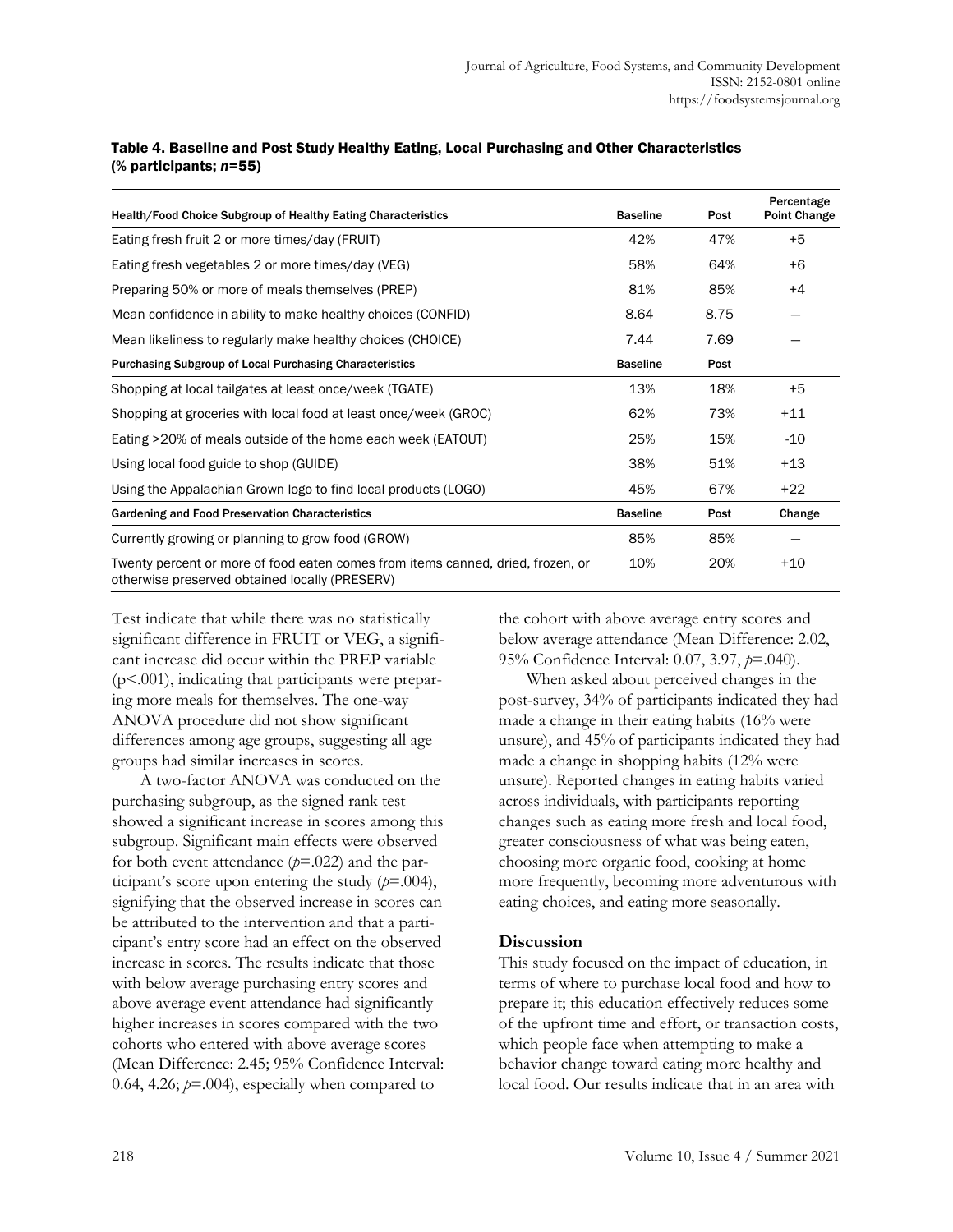good access to local food, engaging people in educational food experiences leads to positive behavior changes in food-related behaviors. Clear evidence of this result is seen in the overall composite score of 12 health and food behaviors, which exhibited significant improvement from baseline during the course of the study. Because composite score increases were the same for participants in each age cohort, the study did not yield differential impacts on participants belonging to different age groups. We interpret these results to mean that a simple, low-cost intervention to engage adults in food experiences can assist individuals with adopting new food behaviors. The newsletter provided a streamlined communication mechanism that helped to reduce the transaction—i.e., search and identify—costs of participating in a food event or attending a farmers market.

Participants demonstrated a significant change in the composite subgroup score that measured food purchasing behaviors. Post-study gains reported by participants include more frequent tailgate market attendance (6% of respondents), increased visits to grocers that offer local food products (11% of respondents), and more frequent dining at restaurants that offer local food at least once/week (4%), which suggest greater intention around local food selection. In addition, more participants reported increased familiarity with the local food guide and Appalachian Grown logo, both of which can facilitate the purchase of local food products, and thus an indicator of a more purposeful engagement with the local food system. In fact, at the conclusion of the study more participants were *using* the local food guide (13%) and the Appalachian Grown logo (22%) to shop and find local products This result is likely due to the successful programming of our community partner, the Appalachian Sustainable Agriculture Project (ASAP), and the fact that the study took place in an area with abundant opportunities to engage with the local food system and purchase local food.

Improvements in purchase behavior were impacted by both the baseline behaviors reported by participants and the number of events they attended during the study period. Participants with below-average purchasing entry scores who

attended an above-average number of events reported the most significant gains in food-related purchasing behaviors and preferences. This result is intuitive, as those who have more to learn have more to gain from participation in a study that is designed to encourage more healthful choices and local food behaviors.

The lack of statistically significant change in the Health/Food Choice subgroup may have been due to a "ceiling effect" (Schweizer et al., 2019; Wang et al., 2008). Participants who entered the study reporting high frequency for the health/food choice behaviors (e.g., scores on the higher end of the reporting range in this variable group) indicated less opportunity for improvement in these measures. This result is consistent with transaction cost theory, which suggests that reducing costs of acquiring information (in this case, about cooking) will lead to more activity. The result is also consistent with the work of Winkler and Turrell (2009) demonstrating a link between confidence in cooking vegetables and greater vegetable purchasing.

Study participants did not report statistically significant changes in their average fruit and vegetable consumption, which at first glance may seem discouraging. However, 11% of individuals increased their fruit intake and 24% increased their vegetable intake by at least one category (data not shown) where a category change is roughly one half to a whole serving per day. This appears to have practical significance when compared with other studies; for example, a meta-analysis conducted by Ammerman et al. (2002) examining the effectiveness of behavioral dietary interventions reported an average increase of 0.6 servings of fruits and vegetables per day. Another reported change that was not statistically significant is that 10% more participants reported preparing more meals at home post-intervention than at baseline. This may have practical significance because home meal preparation is a marker of more healthful eating habits (Larson et al., 2006) and because engagement with local food supply and food preparation has been shown to offer significant personal enjoyment and pleasure (Byker et al., 2010), which can reinforce these eating behaviors.

The relatively small sample size in this study, due in part to weak participant retention, as well as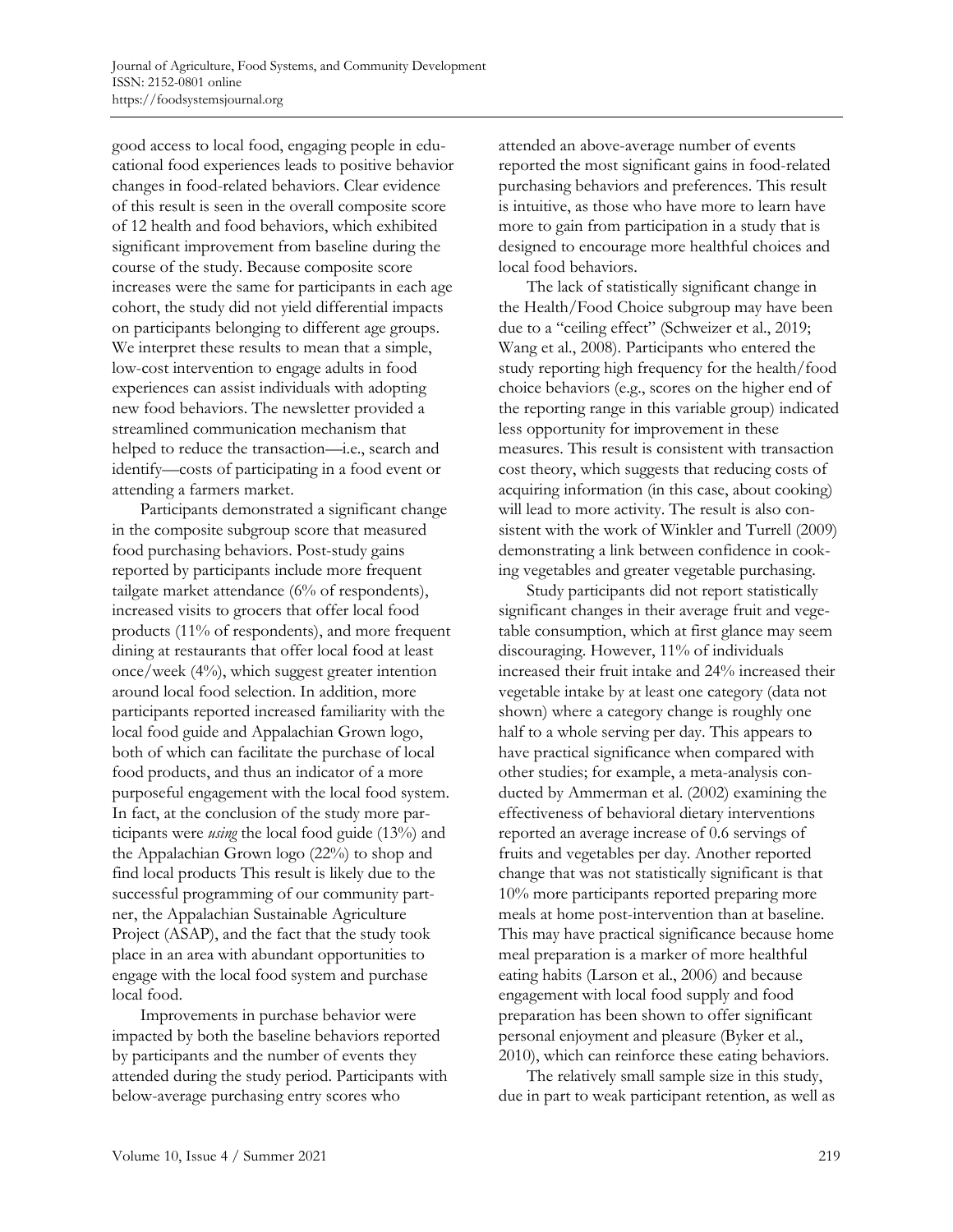the lack of a control group, limits the generalizability of the results. Participants self-selected into the study, perhaps due to an enthusiasm for learning about healthy food behaviors and local food systems, which means they may have been wellprimed for the intervention or were already contemplating a change in their food behaviors. In addition, because the study recruitment occurred in January, participants may have self-selected into the study as part of a desire to support a health- or local food-focused intention which may come with the new year. A community "vibe" that is pro-local food may have also served to prime study participants to be more open to a change in food behaviors than would occur in other locations. If any of these factors were prevalent, our results may overstate the impact of the intervention. Replications of this type of study in areas with less vibrant local food systems and/or at other times during the calendar year will help disentangle these potential effects.

Our participants were offered a large number of food activities at very low cost to the researchers because many local food-related activities already occur in our food-conscious community. As a result, replicating this study will be costlier in most other locations.

Participant reporting of significant behavior change despite the short duration of the study (five months) may seem an encouraging endorsement for this intervention because one can see positive impacts in a short period of time. However, the short study duration may also mean that participants were "trying on" new behaviors that may not stick in the long run. If participants are not committed to following through with the reported changes, then they have not fully adjusted their default food behaviors, which means that the impact of the intervention will be overstated. Additionally, participants' high levels of engagement may be attributable to the consistent reminders of opportunities to engage in local food-related events provided by the research team. Without these reminders, favorable behavior gains may decrease or diminish altogether.

### **Conclusions**

This research suggests that interactions with food systems and food education experiences can change household-level consumption decisions. These apparently small changes lead to noticeable preferences toward healthful lifestyles; in fact, our study results indicate more powerful individual changes than are often seen in studies of nutrition education.

This study's intervention was simple, cheap, and intuitive. Future studies wishing to replicate or extend these results should consider also providing participants with a range of opportunities to engage with food in order to allow for the freedom of choice that appears to be a successful element for public and private institutions to affect behavior change (Thaler & Sunstein, 2009). Meeting people where they are—whether they are gaining completely new perspectives and information, contemplating a change in behavior, or have already been starting to change behaviors with the aim of improving their health—will provide opportunities for a broader response to health-promoting interventions in local food systems.

# **Acknowledgments**

Grateful appreciation to our community partners Appalachian Sustainable Agriculture Project, Osher Lifelong Learning Institute at UNC Asheville, and other campus and community organizations who provided educational programming. Thanks also to Laura Sexton and Katie Cox for study support, as well as to the participants. We acknowledge the efforts of the manuscript's anonymous reviewers whose insights improved the paper.

# **References**

Adams, D. C., & Adams, A. E. (2011). De-placing local at the farmers' market: Consumer conceptions of local foods. *Journal of Rural Social Sciences*, *26*(2), 74–100. [http://journalofruralsocialsciences.org/pages/Articles/JRSS%202011%2026/2/JRSS%202011%2026%202%2074-](http://journalofruralsocialsciences.org/pages/Articles/JRSS%202011%2026/2/JRSS%202011%2026%202%2074-100.pdf) [100.pdf](http://journalofruralsocialsciences.org/pages/Articles/JRSS%202011%2026/2/JRSS%202011%2026%202%2074-100.pdf)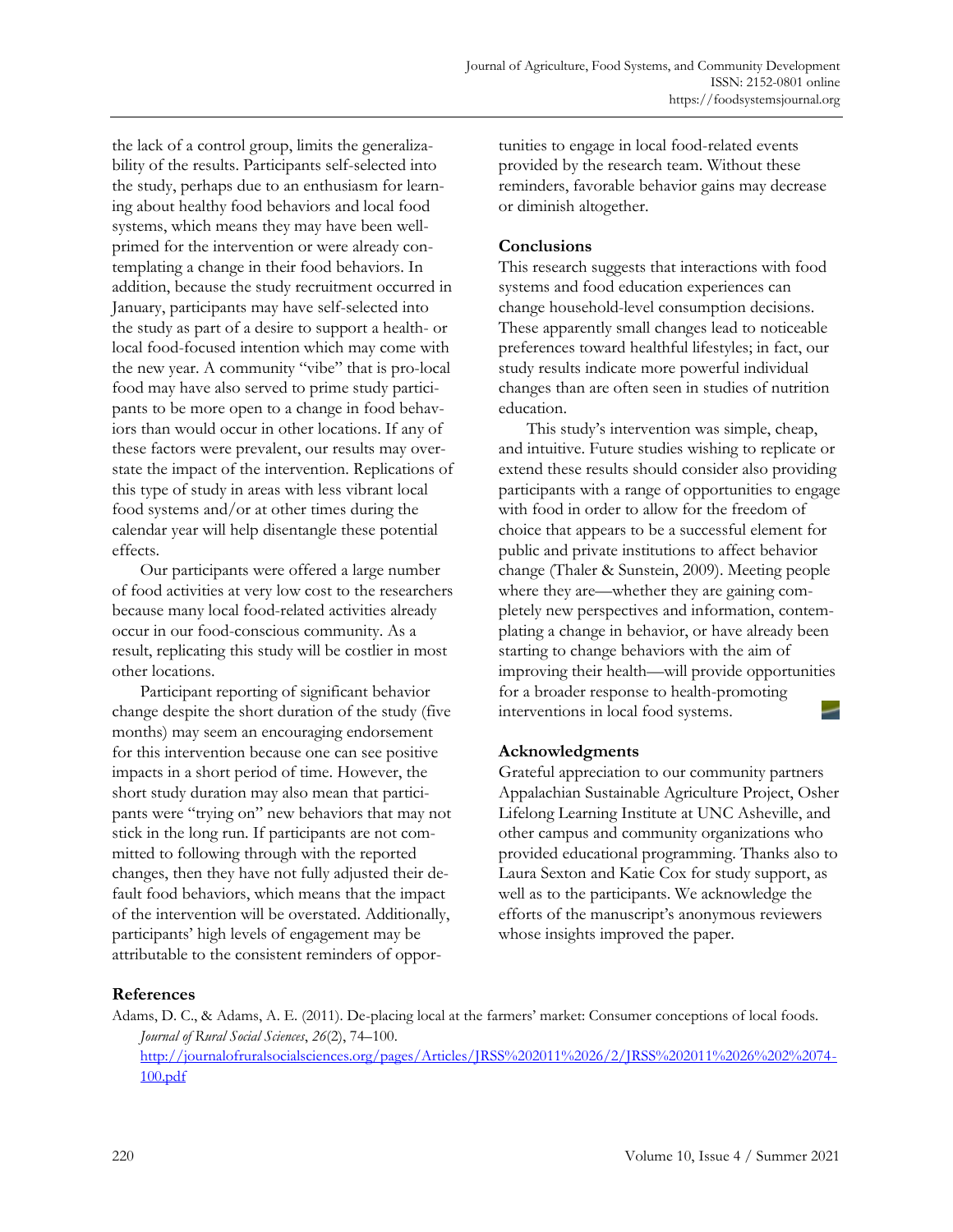- Ammerman, A. S., Lindquist, C. H., Lohr, K. N., & Hersey, J. (2002). The efficacy of behavioral interventions to modify dietary fat and fruit and vegetable intake: A review of the evidence. *Preventive Medicine*, *35*(1), 25–41. <https://doi.org/10.1006/pmed.2002.1028>
- Byker, C., Rose, N., & Serrano, E. (2016). The benefits, challenges, and strategies of adults following a local food diet. *Journal of Agriculture, Food Systems, and Community Development*, *1*(1), 125–137. <https://doi.org/10.5304/jafscd.2010.011.013>
- Carson, R. A., Hamel, Z., Giarrocco, K., Baylor, R., & Mathews, L. G. (2016). Buying in: The influence of interactions at farmers' markets. *Agriculture and Human Values*, *33*(4), 861–875.<https://doi.org/10.1007/s10460-015-9675-y>
- Condrasky, M. D., Baruth, M., Wilcox, S., Carter, C., & Jordan, J. F. (2013). Cooks training for Faith, Activity, and Nutrition project with AME churches in SC. *Evaluation and Program Planning*, *37*, 43–49. <https://doi.org/10.1016/j.evalprogplan.2012.11.002>
- Cromp, D., Cheadle, A., Solomon, L., Maring, P., Wong, E., & Reed, K. M. (2016). Kaiser Permanente's farmers' market program: Description, impact, and lessons learned. *Journal of Agriculture, Food Systems, and Community Development*, *2*(2), 29–36. <https://doi.org/10.5304/jafscd.2012.022.010>
- Dunn, T. J., Baguley, T., & Brunsden, V. (2014). From alpha to omega: A practical solution to the pervasive problem of internal consistency estimation. *British Journal of Psychology*, *105*(3), 399–412. <https://doi.org/10.1111/bjop.12046>
- Engell, D., Kramer, M., Malafi, T., Salomon, M., & Lesher, L. (1996). Effects of effort and social modeling on drinking in humans. *Appetite*, *26*(2), 129–138.<https://doi.org/10.1006/appe.1996.0011>
- Gadermann, A. M., Guhn, M., & Zumbo, B. D. (2012). Estimating ordinal reliability for Likert-type and ordinal item response data: A conceptual, empirical, and practical guide. *Practical Assessment, Research, and Evaluation*, *17*(3), 3–7. <https://doi.org/10.7275/n560-j767>
- Hartmann, C., Dohle, S., & Siegrist, M. (2013). Importance of cooking skills for balanced food choices. *Appetite*, *65*, 125–131.<https://doi.org/10.1016/j.appet.2013.01.016>
- Jackson, E. (2015). Connecting people to the source of their food: Changing the way we think about food to improve health. *North Carolina Medical Journal*, *76*(1), 54–56. <https://doi.org/10.18043/ncm.76.1.54>
- Jarpe-Ratner, E., Folkens, S., Sharma, S., Dara, D., & Edens, N. K. (2016). An experiential cooking and nutrition education program increases cooking self-efficacy and vegetable consumption in children in grades 3–8. *Journal of Nutrition Education and Behavior*, *48*(10), 697–705.<https://doi.org/10.1016/j.jneb.2016.07.021>
- Jilcott Pitts, S. B., Gustafson, A., Qiang, W., Mayo, M. L., Ward, R. K., McGuirt, J. T., Rafferty, A. P., Lancaster, M. F., Evenson, K. R., Keyserling, T. C., & Ammerman, A. S. (2014). Farmers' market use is associated with fruit and vegetable consumption in diverse southern rural communities. *Nutrition Journal*, *13*, Article 1. <https://doi.org/10.1186/1475-2891-13-1>
- Jilcott Pitts, S. B., Hinkley, J., Wu, Q., McGuirt, J. T., Lyonnais, M. J., Rafferty, A. P., Whitt, O. R., Winterbauer, N., & Phillips, L. (2017). A possible dose–response association between distance to farmers' markets and roadside produce stands, frequency of shopping, fruit and vegetable consumption, and body mass index among customers in the Southern United States. *BMC Public Health*, *17*, Article 65[. https://doi.org/10.1186/s12889-016-3943-7](https://doi.org/10.1186/s12889-016-3943-7)
- Jilcott Pitts, S. B., Wu, Q., McGuirt, J., Crawford, T., Keyserling, T., & Ammerman, A. (2013). Associations between access to farmers' markets and supermarkets, shopping patterns, fruit and vegetable consumption, and health indicators among women of reproductive age in eastern North Carolina, USA. *Public Health Nutrition*, *16*(11), 1944–1952.<https://doi.org/10.1017/S1368980013001389>
- Kahneman, D. (2003). Maps of bounded rationality: Psychology for behavioral economics. *The American Economic Review*, *93*(5), 1449–1475.<https://doi.org/10.1257/000282803322655392>
- Kahneman, D., & Tversky, A. (1982). The psychology of preferences. *Scientific American, 246*(1), 160–173. <https://doi.org/10.1038/scientificamerican0182-160>
- Kirby, L. D., Jackson, C., & Perrett, A. (2007). *Growing local: Expanding the western North Carolina farm and food economy*. Southern Sustainable Agriculture Research and Education, Appalachian Sustainable Agriculture Project. [https://asapconnections.org/downloads/growing-local-expanding-the-western-north-carolina-food-and-farm](https://asapconnections.org/downloads/growing-local-expanding-the-western-north-carolina-food-and-farm-economy-full-report.pdf/)[economy-full-report.pdf/](https://asapconnections.org/downloads/growing-local-expanding-the-western-north-carolina-food-and-farm-economy-full-report.pdf/)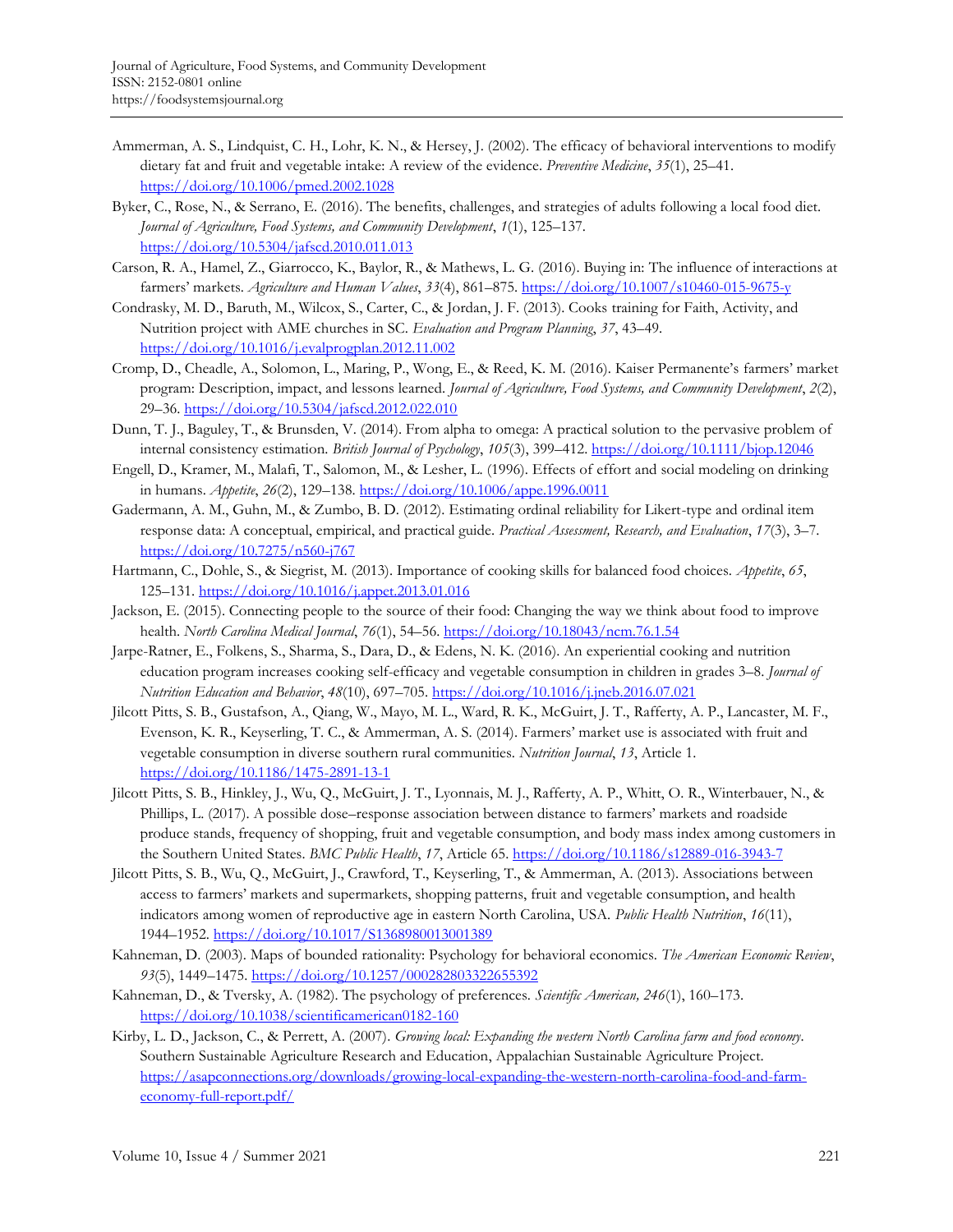- Kolb, A. Y., & Kolb, D. A. (2005). Learning styles and learning spaces: Enhancing experiential learning in higher education. *Academy of Management Learning & Education*, *4*(2), 193–212[. https://doi.org/10.5465/amle.2005.17268566](https://doi.org/10.5465/amle.2005.17268566)
- Lambert, K. G., Neal, T., Noyes, J., Parker, C., & Worrel, P. (1991). Food-related stimuli increase desire to eat in hungry and satiated human subjects. *Current Psychology*, *10*(4), 297–303.<https://doi.org/10.1007/BF02686902>
- Larson, N. I., Perry, C. L., Story, M., & Neumark-Sztainer, D. (2006). Food preparation by young adults is associated with better diet quality. *Journal of the American Dietetic Association*, *106*(12), 2001–2007. <https://doi.org/10.1016/j.jada.2006.09.008>
- Leone, L. A., Tripicchio, G. L., Haynes-Maslow, L., McGuirt, J., Grady Smith, J. S., Armstrong-Brown, J., Gizlice, Z., & Ammerman, A. (2018). Cluster randomized controlled trial of a mobile market intervention to increase fruit and vegetable intake among adults in lower-income communities in North Carolina. *The International Journal of Behavioral Nutrition and Physical Activity*, *15*, Article 2[. https://doi.org/10.1186/s12966-017-0637-1](https://doi.org/10.1186/s12966-017-0637-1)
- Levitz, L. S. (1976). The susceptibility of human feeding behavior to external controls. In G. A. Bray (Ed.), *Obesity in Perspective* (pp. 53–60). National Institute of Health. U.S. Government Printing Office.
- Liu, P. J., Wisdom, J., Roberto, C. A., Liu, L. J., & Ubel, P. A. (2014). Using behavioral economics to design more effective food policies to address obesity. *Applied Economic Perspectives and Policy*, *36*(1), 6–24. [http://www.peachlab.org/wp-content/uploads/2013/05/Appl.-Econ.-Perspect.-Pol.-2013-Liu-aepp\\_ppt027.pdf](http://www.peachlab.org/wp-content/uploads/2013/05/Appl.-Econ.-Perspect.-Pol.-2013-Liu-aepp_ppt027.pdf)
- Maher, J., & Burkhart, S. (2017). Experiential learning for engaging nutrition undergraduates with sustainability. *International Journal of Sustainability in Higher Education*, *18*(7), 1108–1122. <https://doi.org/10.1108/IJSHE-01-2016-0010>
- Marchiori, D., Corneille, O., & Klein, O. (2012). Container size influences snack food intake independently of portion size. *Appetite*, *58*(3), 814–817.<https://doi.org/10.1016/j.appet.2012.01.015>
- McCormack, L., Laska, M., Larson, N., & Story, M. (2010). Review of the nutritional implications of farmers' markets and community gardens: A call for evaluation and research efforts. *Journal of American Dietetic Association*, *110*(3), P399–408.<https://doi.org/10.1016/j.jada.2009.11.023>
- McGuirt, J., Jilcott Pitts, S., Ward, R., Crawford, T., Keyserling, T., & Ammerman, A. (2014). Examining the influence of price and accessibility on willingness to shop at farmers' markets among low-income eastern North Carolina women. *Journal of Nutrition Education and Behavior*, *46*(1), 26–33.<https://doi.org/10.1016/j.jneb.2013.06.001>
- Meiselman, H., Hedderly, D., Staddon, S., Pierson, B., & Symonds, C. (1994). Effect of effort on meal selection and meal acceptability in a student cafeteria. *Appetite*, *23*(1), 43–55.<https://doi.org/10.1006/appe.1994.1033>
- Padilla, M. A., & Divers, J. (2013). Bootstrap interval estimation of reliability via coefficient omega. *Journal of Modern Applied Statistical Methods*, *12*(1), 78–89.<https://doi.org/10.22237/jmasm/1367381520>
- Perrett, A., Jackson, C., & Marion, A. (2018). *The growth and transition of sustainable production practices in western North Carolina*. Appalachian Sustainable Agriculture Project, Local Food Research Center. [https://asapconnections.org/wp-content/uploads/The-Growth-and-Transition-of-Sustainable-Production-](https://asapconnections.org/wp-content/uploads/The-Growth-and-Transition-of-Sustainable-Production-Practices-in-WNC.pdf)[Practices-in-WNC.pdf](https://asapconnections.org/wp-content/uploads/The-Growth-and-Transition-of-Sustainable-Production-Practices-in-WNC.pdf)
- Raynor, H. A., & Wing, R. R. (2007). Package unit size and amount of food: Do both influence intake? *Obesity*, *15*(9), 2311–2319. <https://doi.org/DOI:10.1038/oby.2007.274>
- Rainbolt, G. N., Onozaka, Y., & McFadden, D. T. (2012). Consumer motivations and buying behavior: The case of the local food system movement. *Journal of Food Products Marketing*, *18*(5), 385–396. <https://doi.org/10.1080/10454446.2012.685031>
- Reicks, M., Trofholz, A. C., Stang, J. S., & Laska, M. N. (2014). Impact of cooking and home food preparation interventions among adults: Outcomes and implications for future programs. *Journal of Nutrition Education and Behavior*, *46*(4), 259–276.<https://doi.org/10.1016/j.jneb.2014.02.001>
- Rolls, B.J. (2003). The supersizing of America: Portion size and the obesity epidemic. *Nutrition Today*, *38*(2), 42–53. <https://doi.org/10.1097/00017285-200303000-00004>
- Rolls, B. J., Roe, L. S., Kral, T. V., Meengs, J. S., & Wall, D. E. (2004). Increasing the portion size of a packaged snack increases energy intake in men and women. *Appetite*, *42*(1), 63–69. [https://doi.org/10.1016/S0195-6663\(03\)00117-X](https://doi.org/10.1016/S0195-6663(03)00117-X)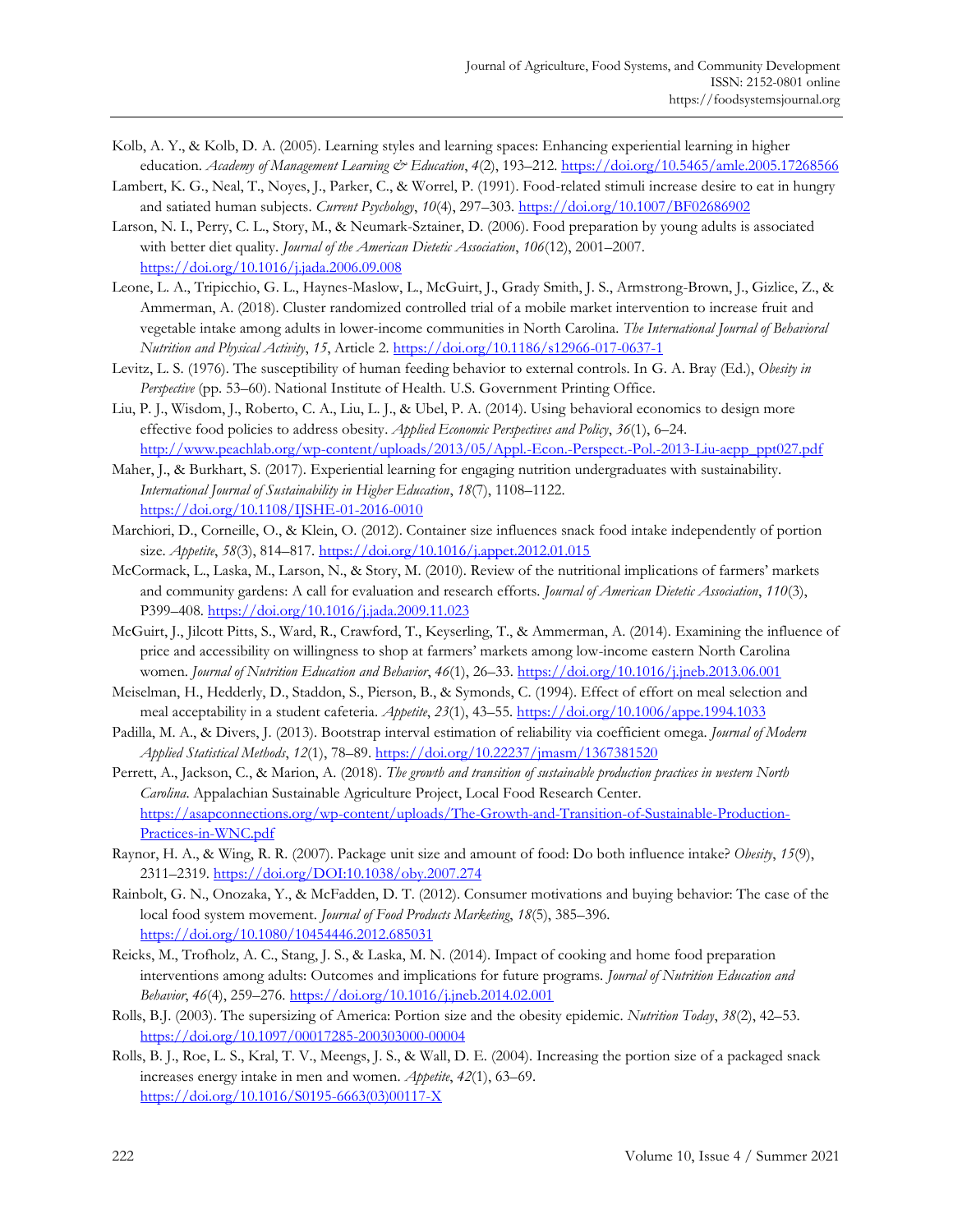- Rolls, B. J., Roe, L. S., & Meengs, J. S. (2006). Reductions in portion size and energy density of foods are additive and lead to sustained decreases in energy intake. *The American Journal of Clinical Nutrition*, *83*(1), 11–17. <https://doi.org/10.1093/ajcn/83.1.11>
- Rolls, B. J., Roe, L. S., Meengs, J. S., & Wall, D. E. (2004). Increasing the portion size of a sandwich increases energy intake. *Journal of the American Dietetic Association*, *104*(3), 367–372.<https://doi.org/10.1016/j.jada.2003.12.013>
- Samuelson, W., & Zeckhauser, R. J. (1988). Status quo bias in decision making. *Journal of Risk and Uncertainty, 1,* 7–59. <https://doi.org/10.1007/BF00055564>
- Schachter, S., & Gross, L. (1968). Manipulated time and eating behavior. *Journal of Personality and Social Psychology*, *10*(2), 98–106.<http://dx.doi.org/10.1037/h0026285>
- Schweizer, K., Ren, X., & Zeller, F. (2019). On modeling the ceiling effect observed in cognitive data in the framework of confirmatory factor analysis. *Psychological Test and Assessment Modeling, 61*(3), 333–353.
- Shiv, B., & Fedorikhin, A. (2002). Spontaneous versus controlled influences of stimulus-based affect on choice behavior. *Organizational Behavior and Human Decision Processes*, *87*(2), 342–370[. https://doi.org/10.1006/obhd.2001.2977](https://doi.org/10.1006/obhd.2001.2977)
- Thaler, R. H., & Sunstein, C. R. (2009). *Nudge: Improving decisions about health, wealth, and happiness* (Rev. ed.). Penguin.
- Thomson, C. A., & Ravia, J. (2011). Systematic review of behavioral interventions to promote intake of fruit and vegetables. *Journal of the American Dietetic Association*, *111*(10), 1523–1535.<https://doi.org/10.1016/j.jada.2011.07.013>
- U.S. Department of Agriculture Economic Research Service [USDA ERS]. (2017). *Organic market summary and trends*. <https://www.ers.usda.gov/topics/natural-resources-environment/organic-agriculture/organic-market-overview/>
- Wang, L, Zhang, Z., McArdle, J., & Salthouse, T. (2008). Investigating ceiling effects in longitudinal data analysis. *Multivariate Behavioral Research*, *43*(3), 476–496. <https://doi.org/10.1080/00273170802285941>
- Wetherill, M. S., & Gray, K. A. (2015). Farmers' markets and the local food environment: Identifying perceived accessibility barriers for SNAP consumers receiving Temporary Assistance for Needy Families (TANF) in an urban Oklahoma community. *Journal of Nutrition Education and Behavior*, *47*(2), 127–133. <https://doi.org/10.1016/j.jneb.2014.12.008>
- Winkler, E., & Turrell, G. (2009). Confidence to cook vegetables and the buying habits of Australian households. *Journal of the American Dietetic Association*, *109*(10), 1759–1768.<https://doi.org/10.1016/j.jada.2009.07.006>
- Wolf, M. M., Spittler, A., & Ahern, J. (2005). A profile of farmers' market consumers and the perceived advantages of produce sold at farmers' markets. *Journal of Food Distribution Research*, *36*(1), 192–201. <https://doi.org/10.22004/ag.econ.26768>